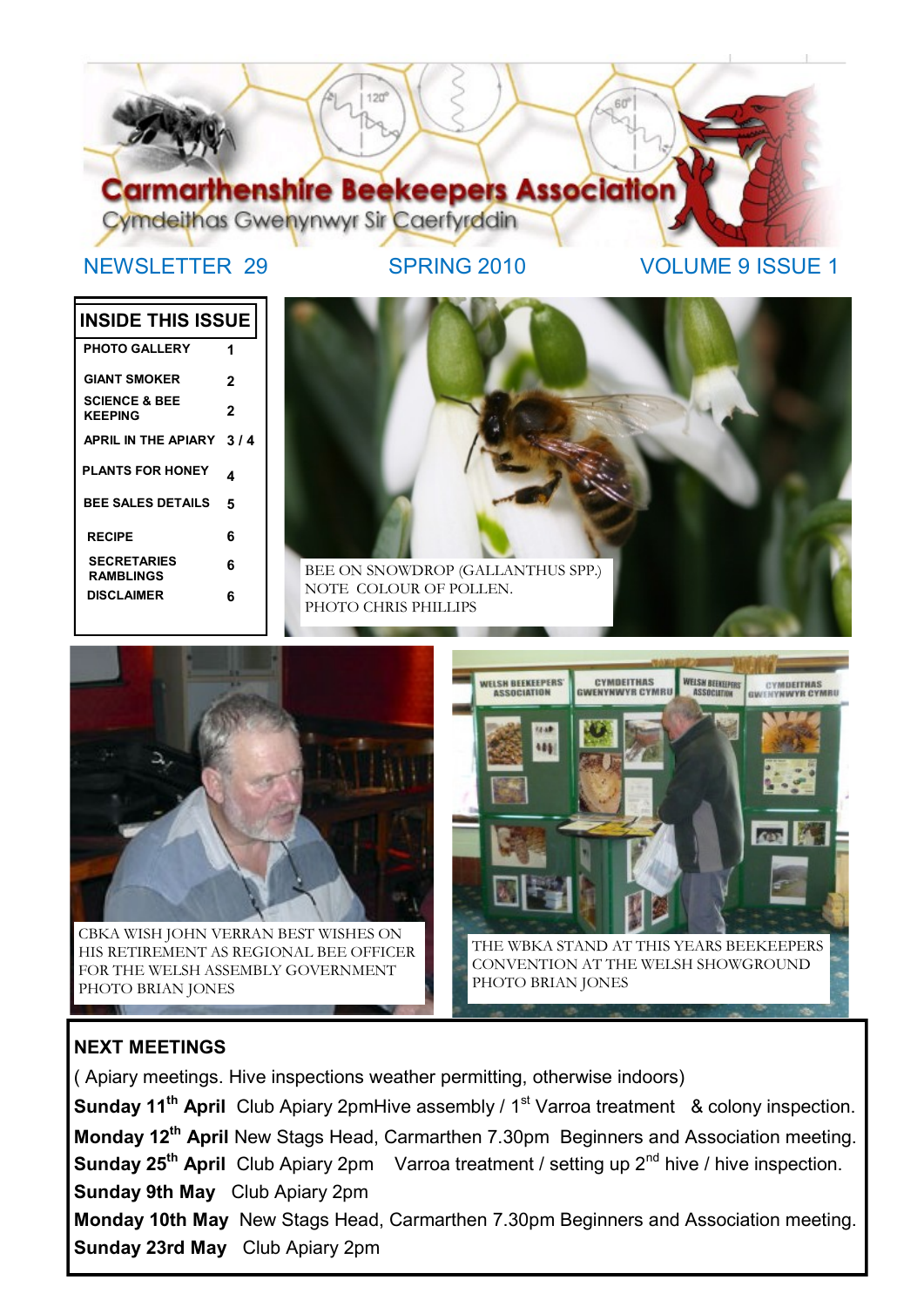## CBKA NEWSLETTER VOLUME 9ISSUE 1



### **THAT IS WHAT I CALL A BIG SMOKER**

In a land renowned for "big things', Barry Pobke's smoker adds a new dimension: imported from America, it was developed in Brazil to pacify Africanised bees, and is shown here against a standard 500g jar of honey.

From the November issue of The Australian Beekeeper Their website is www.theabk.com.au where you can subscribe online or download a trial issue.

Some interesting reading on their online article page.

Editors note. I always recommend buying a large smoker so that it will not fail when most needed. But perhaps this is taking things a bit too far. BRIAN.

## **SCIENCE AND BEEKEEPING "OLEIC ACID" The Smell of death**

Oleic acid is emitted by the decaying corpses of a number of insects, including [bees](http://en.wikipedia.org/wiki/Bee) and *[Pogonomyrmex](http://en.wikipedia.org/wiki/Pogonomyrmex)* [ants](http://en.wikipedia.org/wiki/Ant) and triggers the instincts of living workers to remove the dead bodies from the [hive.](http://en.wikipedia.org/wiki/Hive) If a live bee or ant is daubed with oleic acid, it is dragged off as if it were dead. This is why oleic acid is also sometimes referred as "smell of death". The repellent smell indicates to living insects how to avoid others that have succumbed to disease or places where predators lurk. This "death recognition system" based on a simple [fatty acid](http://en.wikipedia.org/wiki/Fatty_acid) likely evolved over 400 million years ago.

#### **Occurrence**

Triglyceride esters of oleic acid comprise the majority of [olive oil,](http://en.wikipedia.org/wiki/Olive_oil) though there may be less than 2.0% as actual free acid in the virgin olive oil, while higher concentrations make the olive oil inedible. It also makes up 41% of [peanut oil,](http://en.wikipedia.org/wiki/Peanut_oil) 15-20% of [grape seed oil,](http://en.wikipedia.org/wiki/Grape_seed_oil) [sea buck](http://en.wikipedia.org/wiki/Sea_buckthorn_oil)[thorn oil,](http://en.wikipedia.org/wiki/Sea_buckthorn_oil) and [sesame oil,](http://en.wikipedia.org/wiki/Sesame_oil) and 14% of [poppy-seed oil.](http://en.wikipedia.org/wiki/Poppyseed_oil) Oleic acid is the most abundant fatty acid in human [adipose tissue.](http://en.wikipedia.org/wiki/Adipose_tissue) The same of the set of the set of the set of the set of the set of the set of the set of the set of the set of the set of the set of the set of the set of the set of the set of the set of the

### **WANTED MORE DRONES**



Researchers at Leeds University are beginning a three-year project that will examine whether a lack of mates is making colonies less genetically diverse. The team hopes that providing queens with sufficient numbers of males could protect hives from being wiped out by disease. October 2009

**QUEEN MARKING COLOUR FOR 2010 IS BLUE**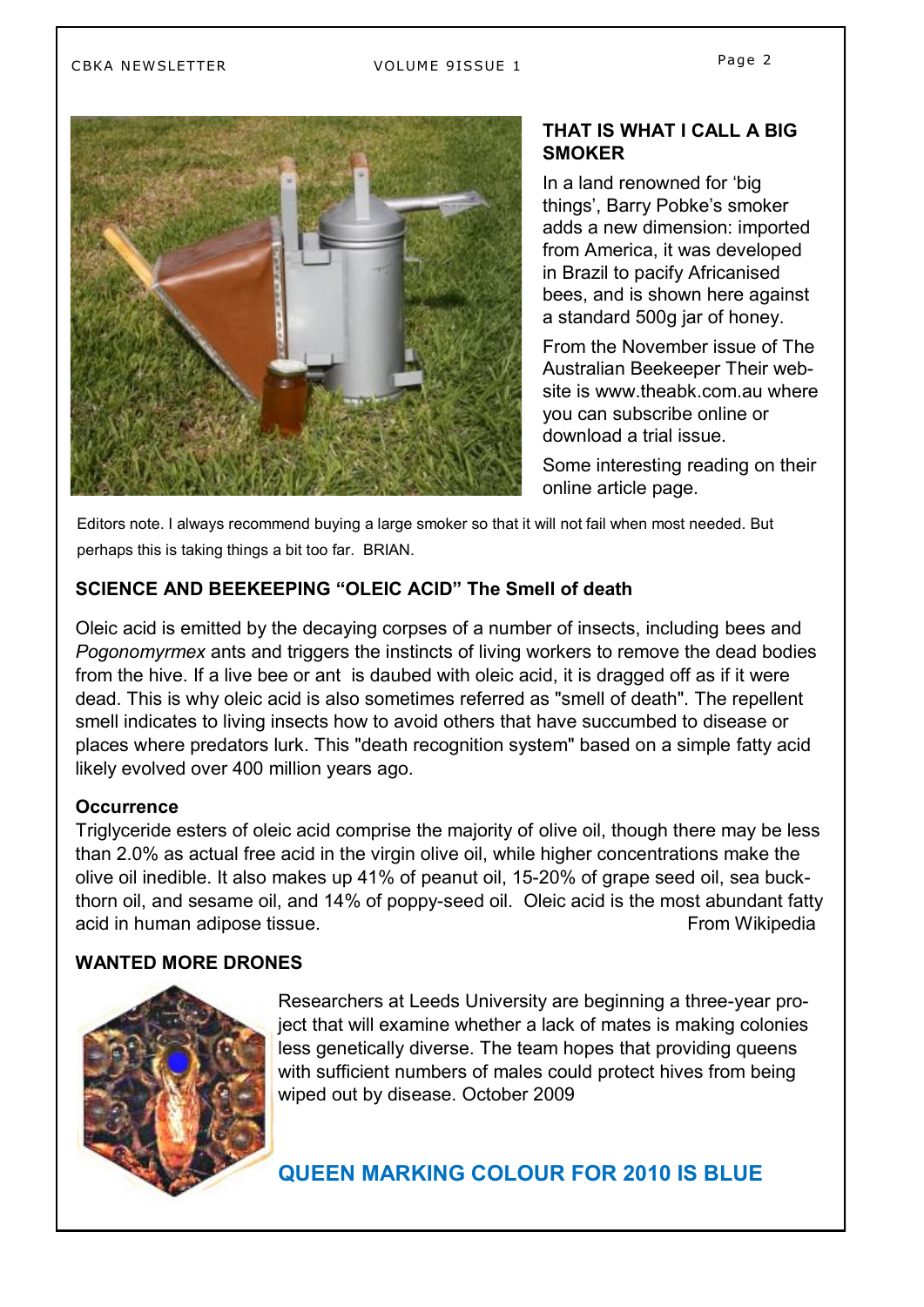# **APRIL – THE FIRST HIVE OPENING**

Choose a warm day and ideally wait until most of the flying bees are out and about i.e. not first thing in the morning or last thing at night before opening the hive. It has been quite a long time since the last inspection and if you are like me it is easy to forget what you need, so before you begin make sure you have everything to hand – your bee suit, a well smoking smoker (and spare fuel & lighter), hive tools, queen cage and marker pen, hive record, and also a few new brood frames in case you need to use them. The first inspection is usually a little early for swarm control, but you should be aware that a second box maybe required in the near future.

Get everything in place before you open the hive, the last thing you want is to open up and then find that you need something! When you are ready (suited and booted) and the smoker is puffing cool smoke, smoke the hive – wait a few minutes, then open up.

So what are you looking for?

- 1. Is the queen present? Don"t worry if you actually don"t see the queen on the first occasion, the important thing is to find evidence of her. Gently remove each brood frame and check to see whether there are eggs and larvae present – if you see eggs then you know the queen was in the hive up to 3 days before. If however you do see the queen it might be a good idea to mark her. Using your queen cage very carefully encourage her to the centre of a frame, then gently cage her by pushing the cage into the comb – make sure you don"t get too many worker bees in with her! Using the marker pen (blue for this year) mark her just behind her head with a large dot of colour. Wait a few moments to allow the paint to dry then release her as soon as possible.
- 2. Is there enough room? There are two parts to this question

(a) Is there enough space for the queen to lay? – just by looking at the brood box you can tell if there is enough space (without lifting out a frame!), if the hive looks full of bees, then it would be advisable to add another box, if it looks half empty then leave alone for a while. At this time of year add a super with frames of either drawn comb or if you don"t have any yet, foundation to make a brood space of a brood and a half. If you place it under the original brood box the new brood will keep warmer. Any stores in the old brood box will be moved by the bees to make more space for the queen to lay.

(b) Is there enough space for the bees to store incoming nectar? This really falls into line with a) above – if the brood box looks full already then add the super to make the brood box larger, and the bees will move stores around and start to fill the extra space with stores as well as brood. If there is still plenty of space then leave alone for a while.

3. Has the colony got enough food until the next inspection? Always make sure that the colony has enough reserve food of about 9lb (or the equivalent of 2 full brood frames) in case the weather turns cold or wet and the bees are unable to forage. A normal brood frame will have a mixture of stores on the outside, pollen and brood towards the centre – make a rough guess with all the frames with stores as well as brood. Keep the candy on until you are sure stores are being laid down and you have expanded the hive (a bit later on)

Is the colony building up as fast as others? i.e. the one at the associations apiary. The first time you look in count the number of frames containing brood and check this figure week by week. If the brood is building up very slowly you might need to take remedial action i.e. it could be a poor queen so you would need to re-queen the colony, or the colony may have underlying health issues in which case you should consult with a more experienced bee keeper.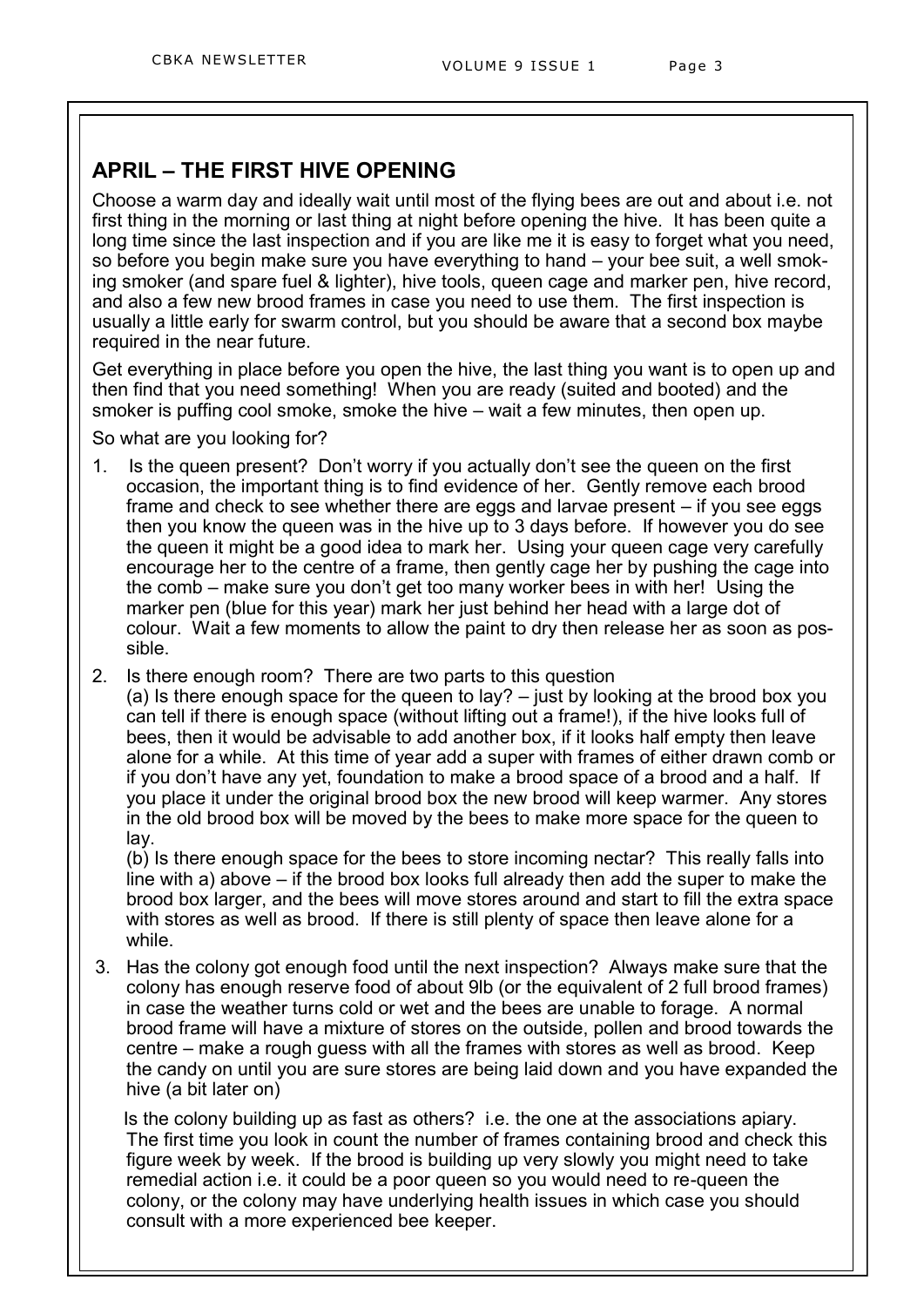. Are there any signs of disease or abnormality? It is difficult for a beginner to assess this and by going along to the apiary meetings regularly you will quickly learn what is a healthy looking frame and what isn't. Bee Craft produce a series of apiary guides (laminated) which are very useful to keep handy if you do need to check. Roughly though as mentioned above, a brood frame should, at this stage, be a mixture of stores (whitish wax capped, filled with honey), open cells (with eggs / larvae) and capped larvae (the cappings slightly proud of the frame and in a yellowy wax colour) – there could be some drone cells and the drones have more protruding cappings the same colour as normal capped brood.

Start your hive record – An exercise book is quite good for beginners with just one hive, but you may want to use other methods of keeping a record. Check the "Bee Craft" web site to see their hive record. A hive record is very important especially if you have two or three hives. It is the first thing you look at as you are preparing yourself for the next hive opening and you will take along the equipment needed accordingly.

 From the beekeepers point of view the first hive inspection is probably one of the most important and the most exciting of the season. You will have noticed that "the girls" have made it through the winter by their foraging on good days, but now is the time to really check that the queen is strong and performing well. You are also checking to see how the colony is building up, whether it has enough space and stores and whether it looks healthy. It is also a time to do some general housekeeping of your own – removing the dead bees from the floor, checking the equipment for holes / aging and making notes on what you need to do the next time you open up.

### FORAGING IN APRIL:

Crocus, Wild garlic, Helebore, Primrose, Willow, Blackthorn, Gorse, Mahonia.

## PLANTING FOR YOUR GARDEN (FUTURE FORAGE!)

Sunflowers, Marigolds, Mallow, Buddleia, Asters, Roses, Lavender, Herbs, Fruit trees / bushes.



Oxalis acetosella Common wood Sorrel – This is a pretty white flower 6-9 inches high – the bulbs spread, so plant somewhere where they can reproduce nicely but not take over your border. Garden varieties are available in pinks and mauves. Maureen has been told that this plant is where oxalic acid comes from, so it might be a good natural treatment to help keep the varroa mite numbers down. Indeed Maureen has had this plant in her garden for a while and her bees have very little varroa. Of course this hasn"t been clinically proven, but a natural remedy in the fight against varroa is always worth a try!

"A characteristic of members of this genus is that they contain [oxalic acid](http://en.wikipedia.org/wiki/Oxalic_acid) (whose name references the genus), giving the leaves and flowers a sour taste which can make them refreshing to chew. In very large amounts, oxalic acid may be considered slightly [toxic,](http://en.wikipedia.org/wiki/Toxic) interfering with proper [digestion](http://en.wikipedia.org/wiki/Digestion) and [kidney](http://en.wikipedia.org/wiki/Kidney) function." The Contraction of the Contraction of the From Wikipedia

Notes by Cathy Tansly

If you have something you would like to add to the newsletter, something to sell, some recipes for later in the season, foraging material or just a beekeeping experience please send it to Cathy Tansly [cathytansley123@btinternet.com](mailto:cathytansley123@btinternet.com) for inclusion in the next newsletter.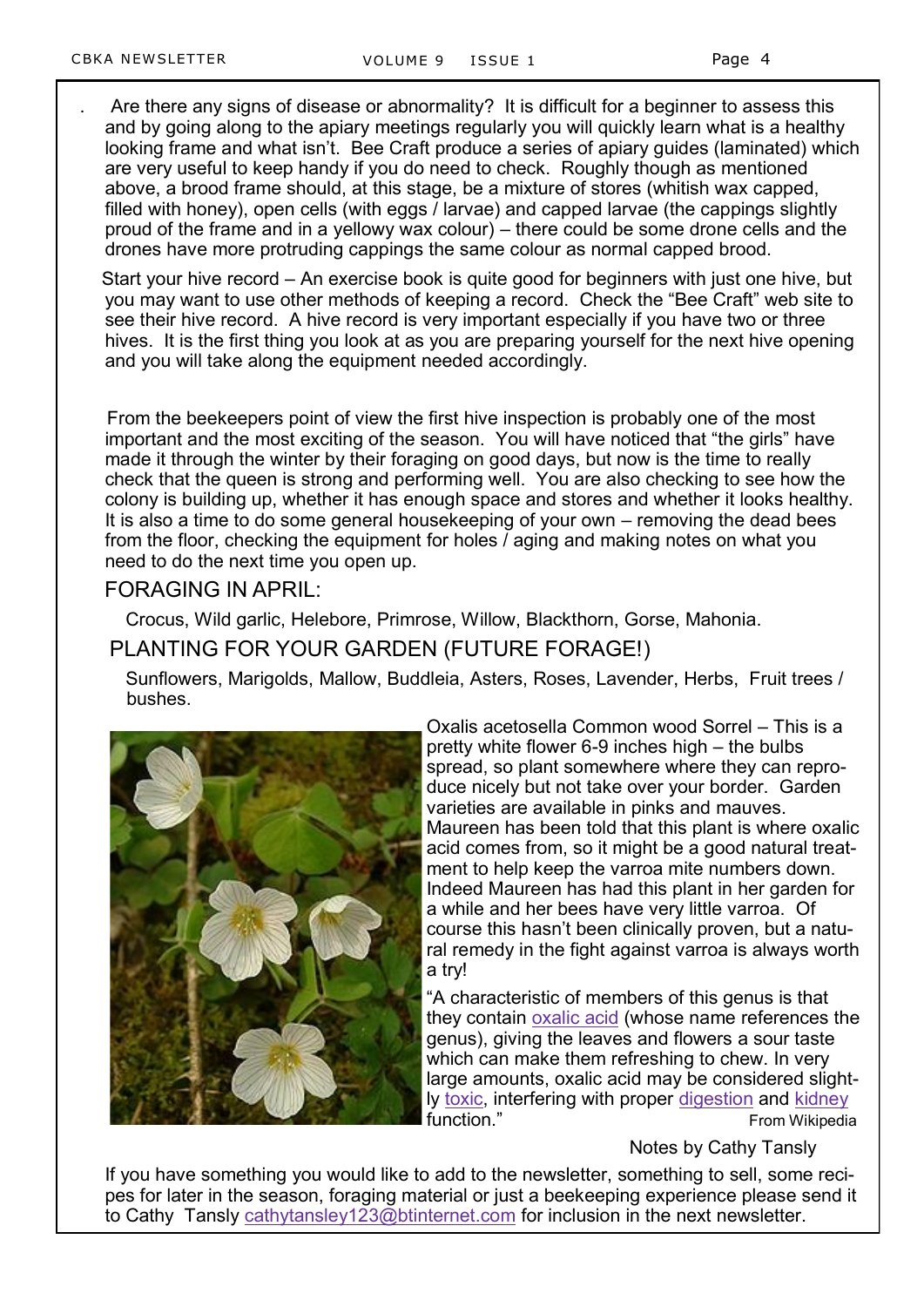## **COULD SUGAR BE IN SHORT SUPPLY IN 2010**

"If British Sugar, the sugar refining monopoly in the UK, does not offer the same price as last year, £27 per tonne instead of their current offer of £26 per tonne, then British farmers will not grow sugar beet next year. It is only a break crop and we could grow more wheat, oilseed rape or field beans to replace it. British consumers would then have to import cane sugar from the tropics at a greater world price." Oliver Woolstonholme, BBC Farming Today, 4th September 2009

# **CYMDEITHAS GWENYNWYR SIR BENFRQ** PEMBROKESHIRE BEEKEEPERS ASSOCIATION

# The Annual Sale of Bees and Beekeeping Equipment will take place on **SATURDAY May 1st 2010**

at the

FARMHOUSE BUILDING, WITHYBUSH SHOWGROUND, **HAVERFORDWEST, SA62 4BW** 

To commence at 2 p.m. Viewing from 11.00a.m. Refreshments will be available. Buyers No. System operating.

Enquiries and entries to Tom Pegg Tel: 01437 563392

## CYMDEITHAS GWENYNWYR GLANNAU TEIFI **Teifiside Beekeepers Association**

30th Annual Sale on Saturday 8th May, 2010

# Sale of Bees and Beekeeping Equipment

The Association welcomes buyers, sellers and browsers to Coed-y-Bryn School (Grid Ref. SN354443)

Viewing from 10.00 am, Sale Starts 1.00 pm Refreshments available throughout the day

Sale entry forms from John Page, Tel: 01545 590515